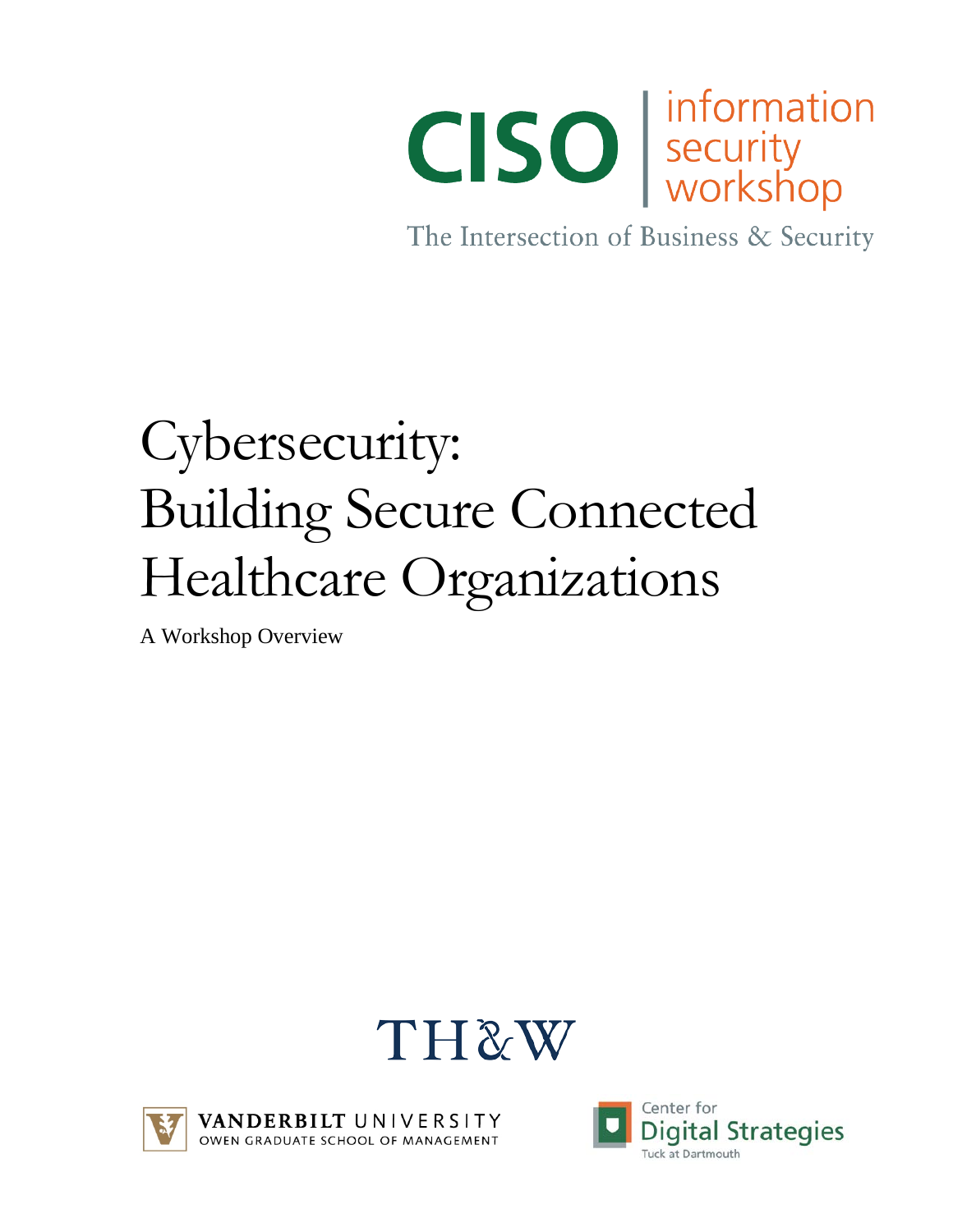### **Cybersecurity: Building Secure Connected Healthcare Organizations**

*An Executive Workshop for CISOs\**

On Friday November 18, 2016, the Center for Digital Strategies (CDS) at the Tuck School of Business at Dartmouth and the Owen Graduate School of Management convened a workshop for information security executives in the healthcare industry. The day-long workshop was designed to foster an open dialogue about information security challenges, best-practices, trends, and opportunities.

The workshop was conducted in "Old Mechanical," one of the oldest buildings (1888) on the Vanderbilt University campus, and the former home of the mechanical engineering school. Twelve information security professionals attended, representing Cerner, Cardinal Health, Community Health Systems, Hospital Corporation of America, Humana, Indiana University Health, Juniper Networks, Kindred Healthcare, Lifepoint Health, Novartis, RCCH Health Partners, Vanderbilt Health, and Willis Towers Watson.

Also participating were Eric Johnson, dean of the Owen Graduate School of Management (co-moderator); Hans Brechbuhl, the executive director of the CDS (co-moderator); Don Castle, an executive fellow at the CDS; David Kotz, the Champion International Professor of Computer Science at Dartmouth College; and Todd Hudson, Special Agent in Charge of the Secret Service's Nashville Field Office.

The workshop was funded by a National Science Foundation grant led by Kotz, called Trustworthy Health and Wellness (THaW). THaW, according to its mission, "to enable the promise of health and wellness technology by innovating mobile- and cloudcomputing systems that respect the privacy of individuals and the trustworthiness of medical information." For more information, see thaw.org.

The agenda for the workshop was comprised of four discussion sessions and a presentation by Todd Hudson on the Secret Service perspectives on the shifting cyber threat.

*\*This workshop was supported in part by the National Science Foundation under award number CNS-1329686. The views and conclusions contained in this document are those of the participants and authors and should not be interpreted as necessarily representing the official policies, either expressed or implied, of the sponsor.*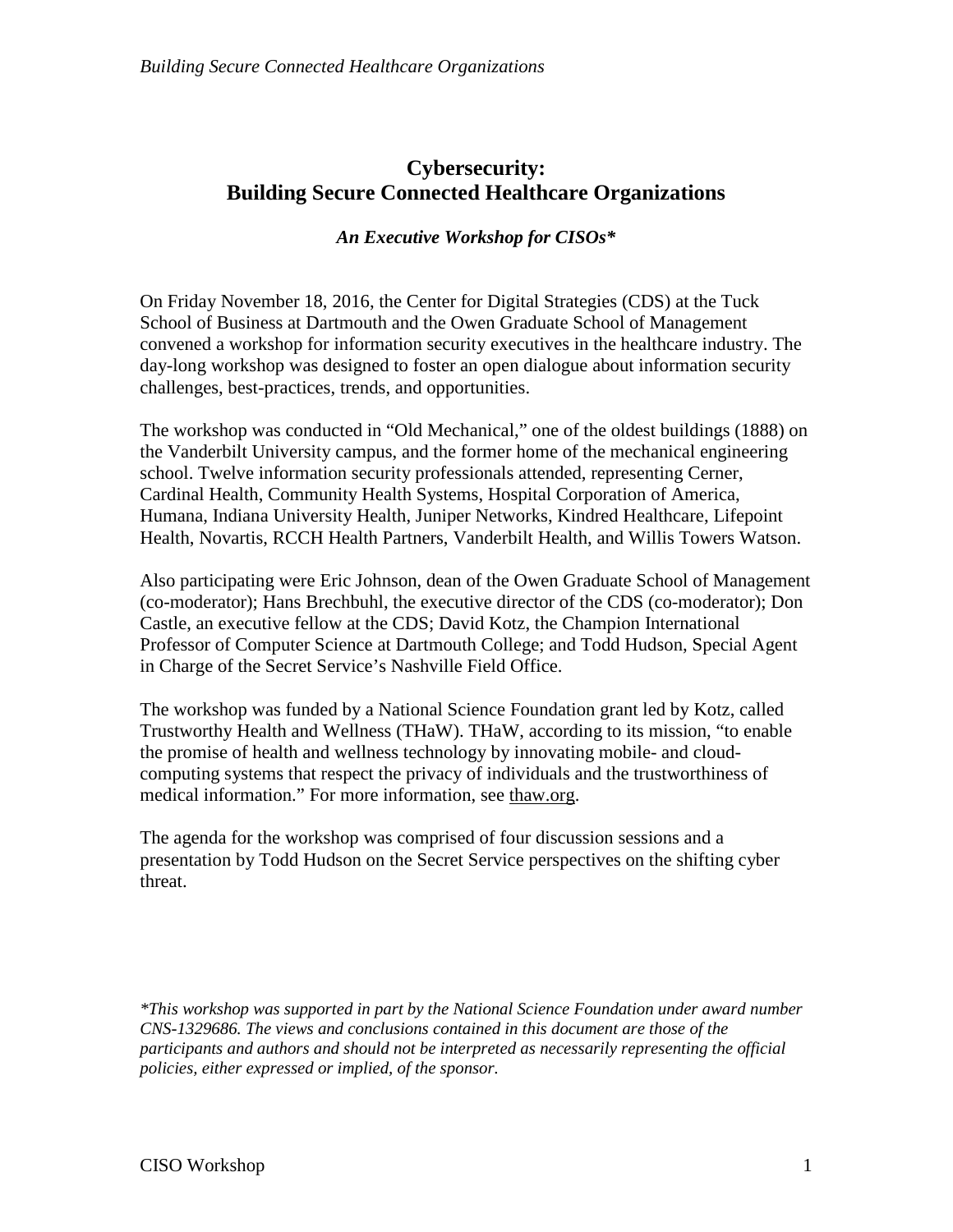#### **Key Insights Discussed in this Article:**

- **Perhaps more than any other industry, healthcare requires cyber security**  coordination and communication among different business entities. Regional and local hospitals, physician practices, insurance companies, patients, pharmaceuticals, vendors, and patients must all participate.
- **CISOs in the healthcare industry juggle a lot of responsibilities**. CISOs in this sector don't just handle information security; they are often tasked with data retention, protecting privacy, and even maintaining physical security of facilities—all in an industry where individual privacy is paramount and sacrosanct.
- **Common pain points include data, systems maintenance, personnel, and third party management.** The common thread in these challenges is keeping a secure conduit between information, systems, and human beings. Each waypoint represents a security risk.
- **Medical device security is top of mind for 2017.** These devices, if hacked, could injure or kill patients: that's the ultimate healthcare information security threat.
- **Patient portals are a two-sided threat.** CISOs need to secure the front door, where patients log in. But they also need to secure the back door, where the data is stored and where third parties might have access.
- **The Secret Service is a resource for CISOs.** It will discuss the latest criminal trends and tactics with CISOs, and will be responsive to request for assistance with data breach investigations.
- **The Internet of Things (IoT) is a massive risk that the industry doesn't know how to manage yet.** A distributed network of internet-connected machines can become computing power for hackers. Likewise, compromised building controls can disrupt the care delivery process and harm patients.
- **Phishing training programs work.** Sometimes it takes repeated lessons and examples of phishing attacks, but these educational programs are the best tool for awareness and training employees on identifying phishing messages.
- **Board meetings are an important time for CISOs to garner top management support for what they do.** The key is brevity and clarity; the board members don't want to sit through a long, technical discussion of cyber security.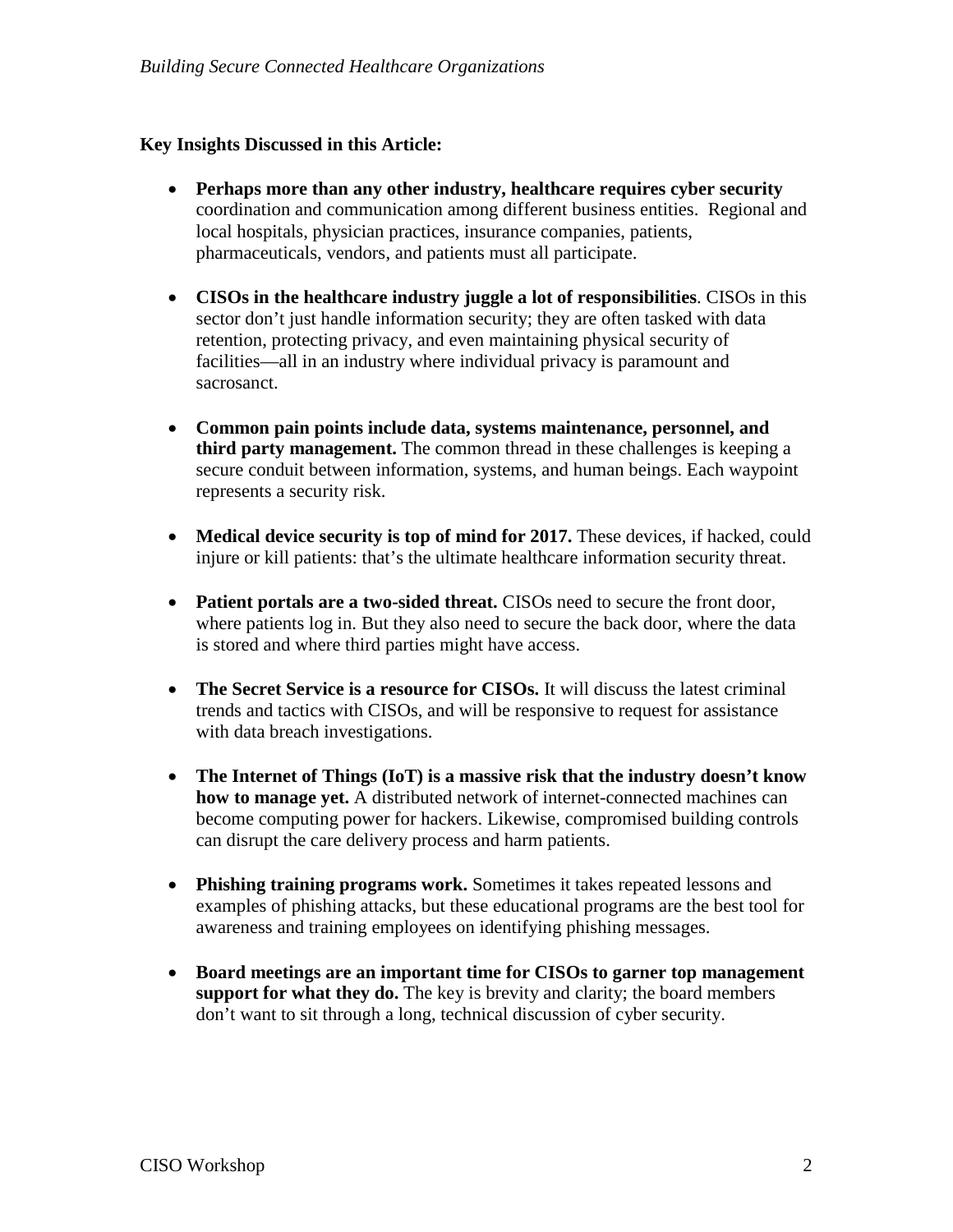#### **Introduction**

The US cyber health ecosystem represents diverse participants including multi-national corporations, small private providers, payers, suppliers, governments, and individuals. Combined with this business layer is the rapidly expanding networked device layer of the internet of things (IoT). The evolution of medical devices has radically transformed the treatment of many acute and chronic illnesses. Intelligent adversaries exploiting vulnerabilities in any part of this ecosystem create incidents that rapidly propagate to unsuspecting members. Hospitals, suppliers and payers alike face risks ranging from theft of private information, hold-ups for ransom, denial of service attacks, and fraud. Individuals face risks ranging from privacy violations to medical identity theft and personal harm. In the increasingly connected healthcare delivery system, innovative solutions are required to ensure uninterrupted communications, service availability, and protection of critical individual, corporate or government data and information.

#### **CISOs in the Org Chart**

Across the corporate landscape, CISOs usually report to a variety of C-suite executives. This reflects the increased importance and growing responsibility of the CISO role, as data breaches have been proven to have wide-ranging and costly consequences. Furthermore, the CISO role has been recognized as not limited to technology, because cybersecurity is an enterprise-wide risk management issue, not solely an IT issue.

CISOs in the healthcare industry, as represented by the attendees at the workshop, mostly report to the CIO, and they maintain good relationships with other related parts of their organization, such as the COO, the CFO, the chief data officer, the ethics and compliance department, and privacy and risk management.

#### **Pain Points: Data, People, Third Parties and Outdated Systems**

The sheer amount of data being created today is mind-boggling, and more data has been created in the last two years than in the history of the human race. By 2020, it is predicted that 1.7 megabytes of new information will be created every second of every human being's life. So, it's no surprise that managing data is a top pain point for CISOs in the healthcare industry. For one, there is too much data to properly tag and analyze, which means many organizations simply don't know what they have. Furthermore, much of that data is in the cloud, and some of it is being accessed from mobile devices, which makes data security even tougher.

Personnel play a key role in protecting data, because oftentimes hackers' entry point is through people who unwittingly reveal their passwords, click on a phishing email, use a particular device that hasn't (or can't) be patched, or copy data through un-secure USB ports. Among the participants, the best practice for passwords is complex passwords, changed every 90 days. One company requires very complex passwords, changed every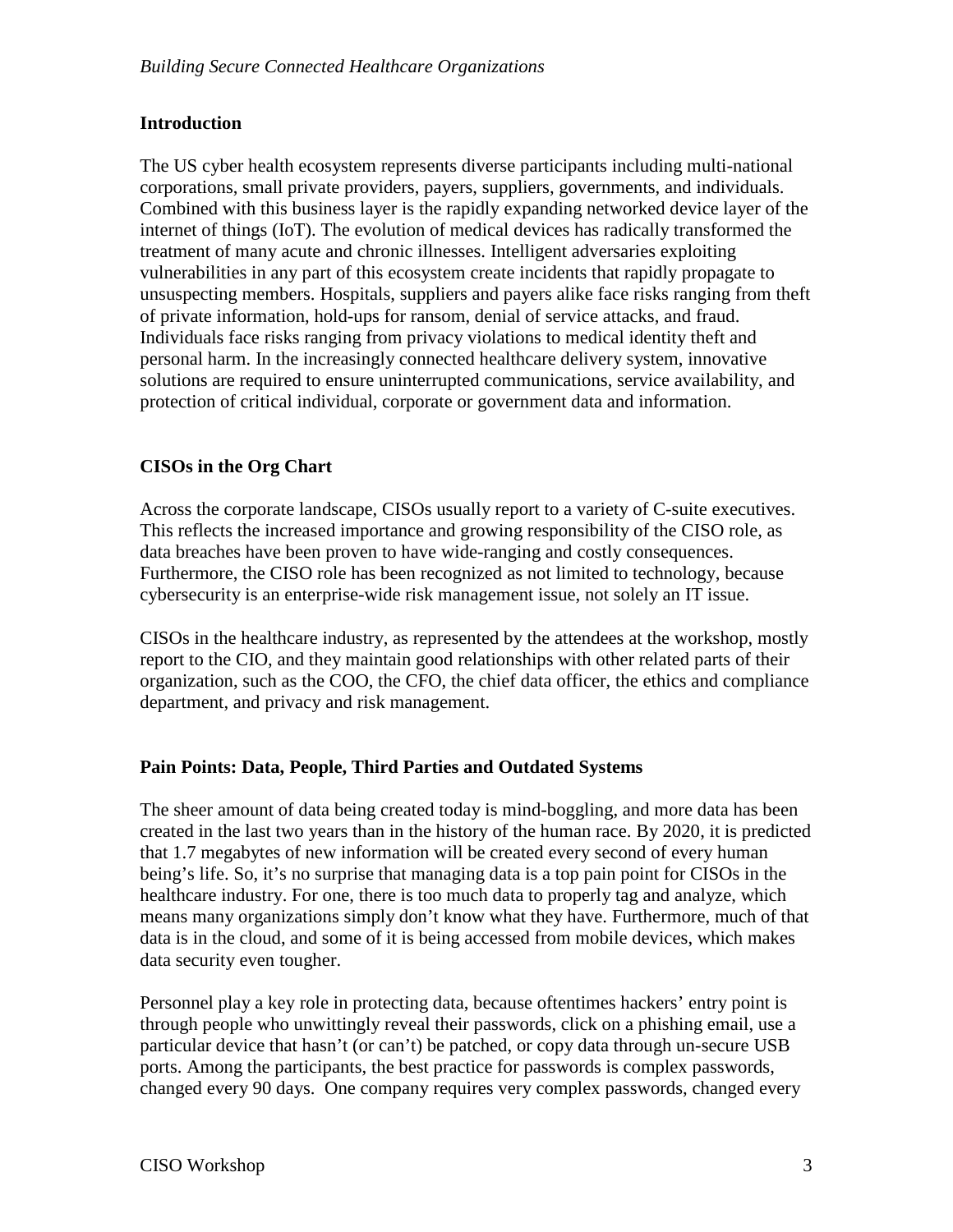#### *Building Secure Connected Healthcare Organizations*

180 days. Some use, or are looking at using, password safes. Another best practice is blocking G-mail (and similar personal email accounts). Employees can send to and receive from Gmail, but cannot load Gmail on company computers. Some organizations configure employee computers to use VPN as the only path to the Internet, so all traffic must come back inside the company firewalls.

Top management can unwittingly be data security vulnerabilities. They are very busy, often believe they do not deal with sensitive data such as patient data, and can actually be targeted individually by hackers. Sometimes top physicians work in remote locations and are less involved in data security discussions. Best practices for managing these "people challenges" include recognizing they are busy people and giving them education in quick bursts, meeting with them individually and showing you understand their pressures, and explaining how they can be a specific target.

Third-party management is another major pain point. Organizations regularly contract with vendors to provide services, and part of that relationship sometimes includes giving the vendor access to the organization's systems and data. Vendors therefore need to be fully assessed and qualified before being given access to an organization's information, but that assessment is difficult and costly. One best practice is to use a short, impactful vendor questionnaire to help identify those current and potential vendors with insufficient security policies and practices. Vendors with excellent practices are allowed to continue working with the healthcare company's data and systems. Those who do not pass are subject to a more in-depth security audit. Finally, whenever considering a new or upgraded application from an external vendor, one best practice is to first download the new application into a sandbox and investigate it for security risks.

Managing systems presents an additional (if obvious) challenge. Some systems are outdated but still in use, which leads to security and reliability issues. Other systems have been decommissioned, but their residue of data must be dealt with.

#### **Phishing Training Programs Work**

Phishing scams are one of the most common ways for hackers to obtain sensitive information for malicious reasons. Organizations can combat this activity by educating employees about what a phishing email looks like. For healthcare organizations, this education often takes place through an internal ethical phishing campaign that happens periodically through the year—and doctors and executives should get special attention. These campaigns train users about phishing practices and help the organization identify high-risk users who fall victim to phishing scams more than the general population. These users, in turn, can be educated more intensely or risk being punished if their highrisk behavior continues.

Best practices among the participants include:

(i) Framing the message in terms of personal loss ("Your paycheck could be diverted by a phishing scam") rather than in terms of gain ("Your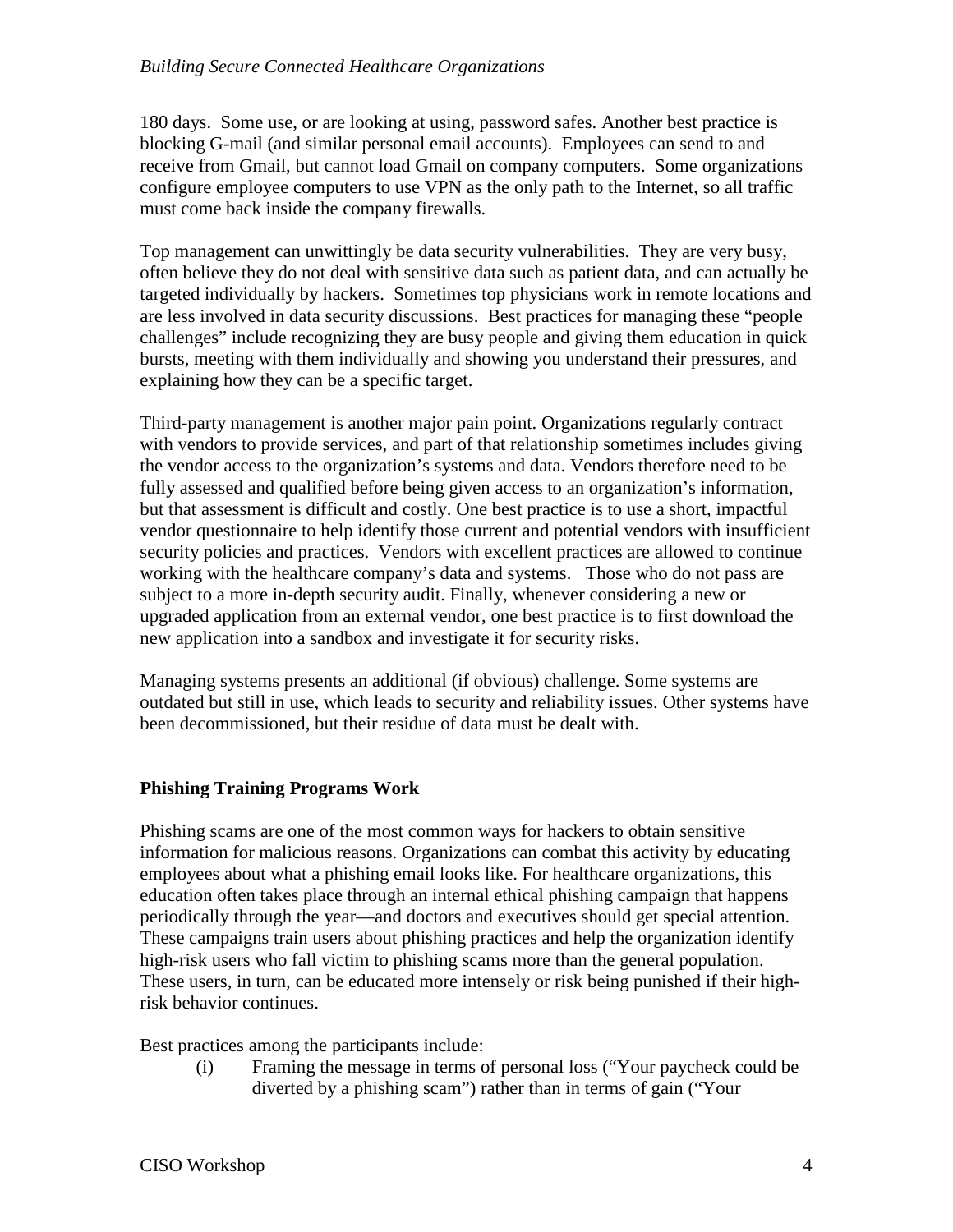information will be more secure if you pay close attention to where emails are coming from");

- (ii) Gamifying phishing campaigns and offering prizes for good performance;
- (iii) Making the message related to home life ("Here is how to be more secure with your personal computer devices and data at home", or "Here are some practices you should have your children use").

One company even gives away virus protection for employees and their families. Another organization has had good results with a phishing awareness campaign in the form of a comic book. The comic book tells a true story of how hacks have happened, and shows how easy it was for criminals to get data from unsuspecting individuals.

There are other best practices to reduce the success of phishing scams. Some organizations use country blocking—only allowing their servers to receive email from a limited set of countries. Another method is aggressive reporting and the use of an internet proxy server. Outbound throttle control also helps, because it can alert the organization when a compromise leads to large-scale exfiltration of data.

#### **Patient Portals**

Patient portals at healthcare organizations are increasingly common, and they represent a huge potential security risk. The threat begins on the front end, where patients use a username and password to log-in to their account. If people use weak passwords, or if the answers to security questions can be easily found on the internet, then the portal can be breached without much effort.

A set of best practices revolves around more patient education. Patients need to be aware of the security risks of using mobile phones to access their data—these devices are often full of security holes and pose a challenge for organizations to secure. Furthermore, patients need to make sure their computers are running the latest operating system, and they need to assent to multi-factor protection (although there is a risk of scaring people off the portal if you push too hard on multi-factor authentication). Unfortunately, patients often believe that the healthcare organization is fully responsible for the security of their data; patients need to understand that they themselves play a major role. Patients must be accountable for their own habits and behavior around information security, and should be aware that it doesn't take a genius to hack their account—the average criminal hacker can do it.

If the patient login is the portal's front door, the back door are the APIs established for access to patient information by mobile apps. Unfortunately, these ports and their APIs are can become a major vulnerability, because hackers can script computers to attack repeatedly via these APIs until they find a path in.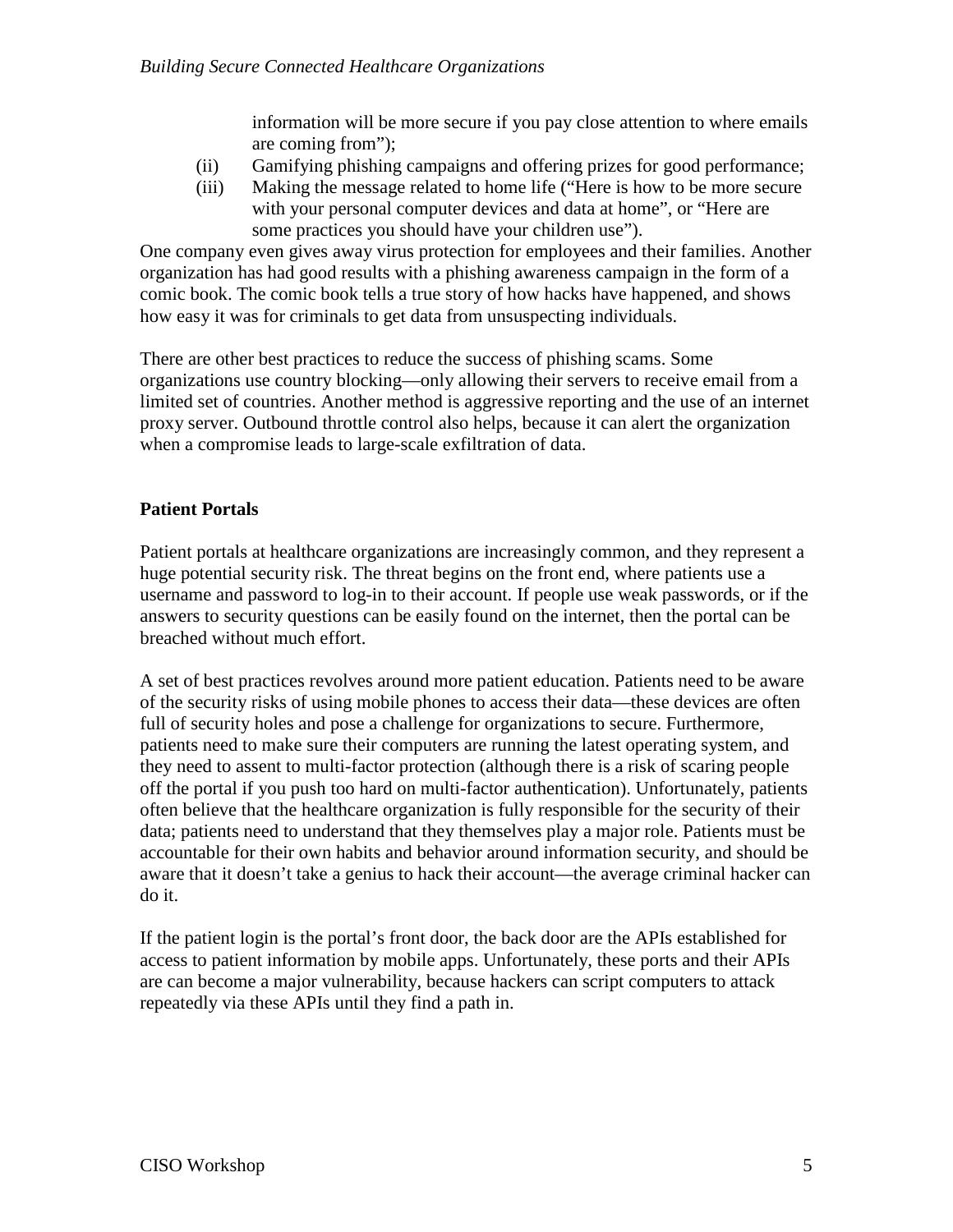#### **Growing Risks for 2017: IoT, Medical Device Security, Ransomware (and more)**

In the healthcare environment, the Internet of Things (IoT) includes a wide range of networked medical devices like CTs, MRIs, and infusion pumps. These devices are remotely supported by the manufacturer, and many times this vendor will embed software into the devices that may not be secure. Because clinical engineers are often in charge of these medical devices, it's important to bring them into the information security conversation before the purchase occurs—especially because rogue vendors have been known to use clinical engineering contacts to get around the IT staff.

Unfortunately, networked medical devices can be remotely compromised, either as a means for extracting personal health information or, in the worst case, loading incorrect treatment parameters that lead to patient injury or death. This would be a nightmare scenario for healthcare security, and would be a transformational event that could cause an incredible amount of damage to people and organizations. Not surprisingly, it's a key concern for CISOs in 2017.

The challenges of IoT go beyond medical devices to include home-care or consumergrade health and wellness devices. Anything with a camera or microphone can be used to watch or listen, and patient-managed technology is often not well configured or maintained for strong security. Furthermore, IoT also includes infrastructure like power systems, oxygen supplies, and HVAC equipment: a broad category of things that, if hacked, could harm patients or significantly disrupt patient care. The scope of IoT is so large, it's hard for organizations to get an inventory of what exists, which makes it impossible to completely manage the risk.

The IoT risk extends beyond the walls of the healthcare organization. Sometimes patients are sent home with sophisticated devices that can communicate with the hospital via the patient's wireless router. Healthcare organizations need to make sure those devices have a secure way of communicating, without depending on the patient to correctly configure or secure either the device or their home network. These devices are regularly transmitting private data that, if breached, could cause massive disturbances and distrust in the system.

Finally, IoT has the potential to be used as computing power in a denial-of-service attack inside or outside the organizational network. If that happened, healthcare organizations would have no immediate way to stop it, since the attack is coming from a widelydistributed network of unknown size, location, and identity.

Other top-of-mind issues for 2017 include data classification and network segmentation, finding better ways to enable employee and patient self-service, and getting ahead of the next generation of ransomware. Ransomware, if not guarded against, could hold data hostage and is a reportable breach, so CISOs need to proactively monitor for it.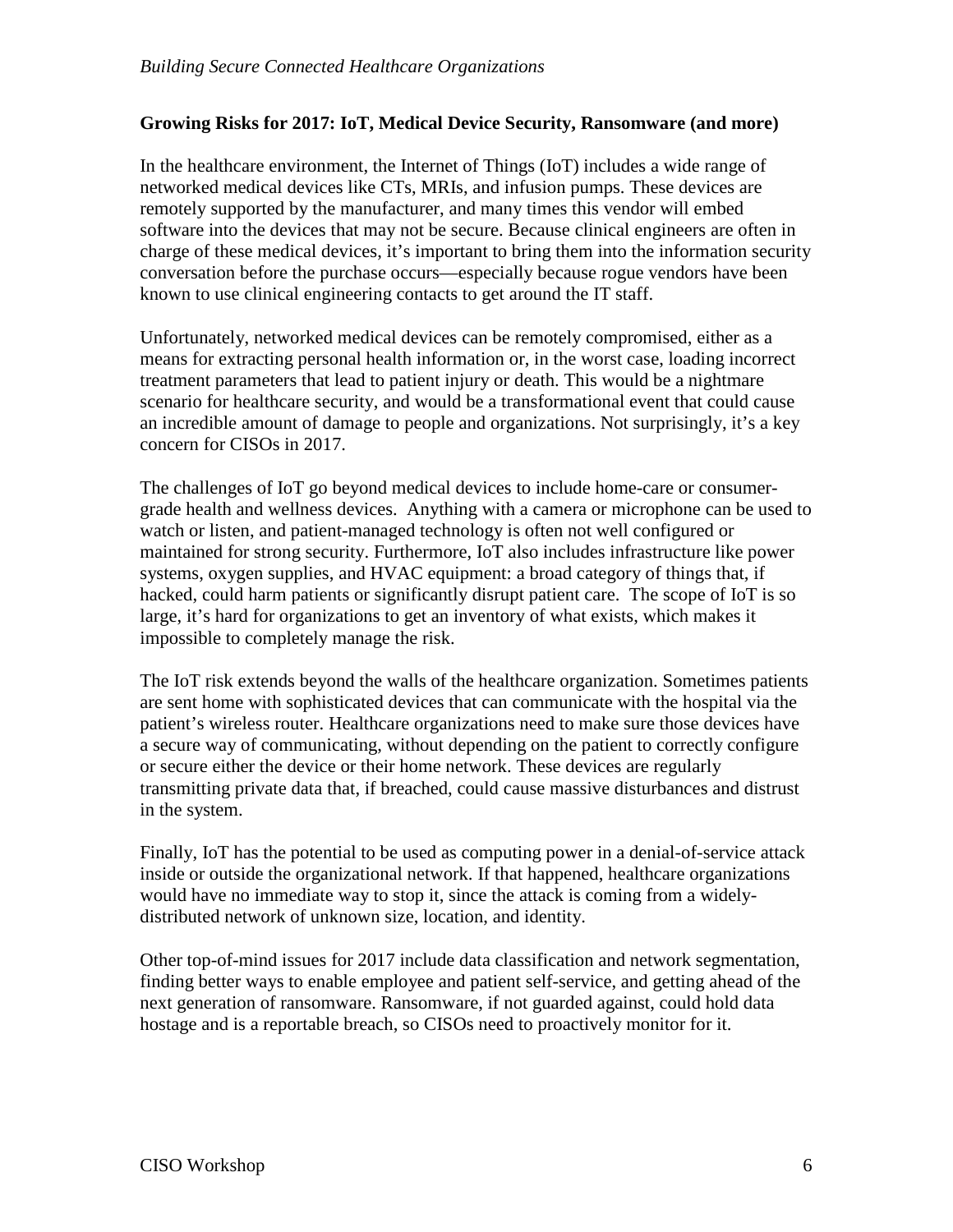#### **The Secret Service Can Help with Cybersecurity Breaches**

Congress gave the Secret Service authority to investigate cybercrime in the 1980s. With the increase of data breaches in recent years, the Secret Service has expanded its outreach to CIOs, CISOs, CFOs, chief counsels, and other C-suite members. The rationale for this is that when boards of directors are actively involved and aware of the cyber threat landscape, companies are much better positioned to deal with it.

Cybercrime is one of the most dominant, fastest growing security threats to businesses. After examining multiple breaches, it has become clear that there are few, if any, perimeter technologies that can guarantee safety from intrusion.

Despite large investments to protect IT networks, U.S. companies are being hacked far more than any other country. There is recognition on national level that we need to do something different. We can no longer rely on the model of individual entities trying to protect themselves in isolation. Not only should information sharing occur across industry sectors, but to the extent possible, sharing of cyber-attack indicators and threat intelligence should also be shared peer to peer.

How do we categorize attackers? Hacktivists are those who want to maximize disruption and cause embarrassment. Criminal hackers are those who are out for financial gain through forcing wire transfers or stealing credit card information. Other times, criminal hackers may steal non-payment related data, such as PII, which can be easily converted into cash. They are selling this information on the dark web. Nation-states represent the most advanced, persistent cyber threat and usually target government and corporations. Their methods tend to be sophisticated which increases time of penetration to time of detection. This translates to more damage and a longer, more difficult recovery. We need to close the gap between when attackers get in and when we detect them.

Criminal investigations have revealed a few cybersecurity trends. First, a surge in ransomware that has led to the choice of losing data or paying the ransom. Second, the lines separating nation-states, criminal hackers, and hacktivists are beginning to blur. Third, business email compromises are on the rise, primarily affecting companies who conduct wire transfers.

#### **CISOs at Board Meetings: Brevity is Best**

The security breach at Anthem BlueCross BlueShield in 2015 got the attention of boards of healthcare companies everywhere. Now they understand the importance of a CISO role and what it could mean if a security vulnerability is exploited. For that reason, and others, boards now require CISOs to make presentations at board meetings, sometimes annually and in other cases semi-annually or quarterly. The challenge for CISOs at board meetings is giving board members enough information about the status of the information security landscape at the company, but not so much information that it overwhelms them. How much to present depends on how much time one gets. Some CISOs get just 10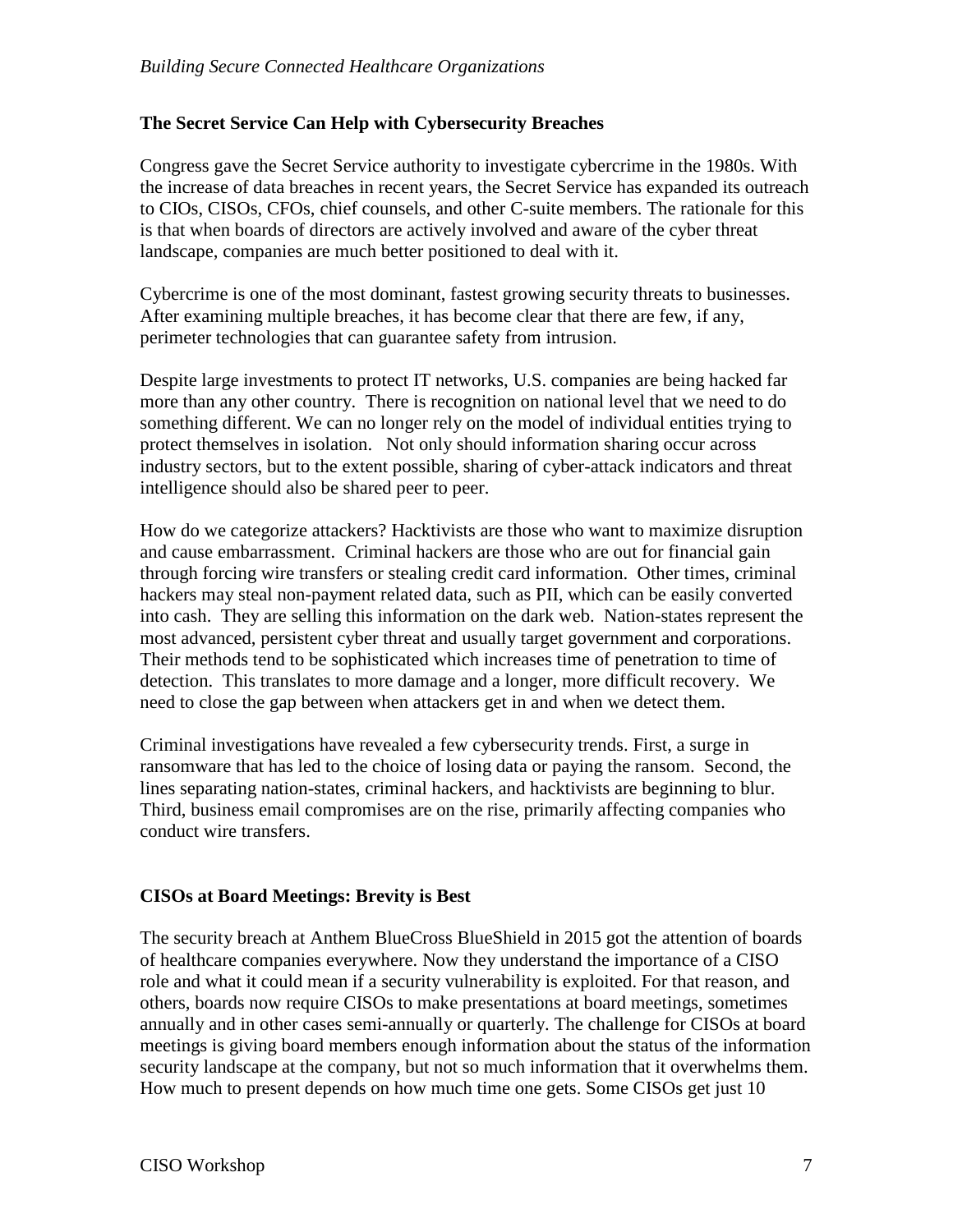#### *Building Secure Connected Healthcare Organizations*

minutes, others get an hour. In any case, the goal is to educate the board about the company's security plan, and to make sure they are confident the plan is being implemented correctly and according to best practices. One best practice is to show the numbers that illuminate how much of the company's activity falls within the acceptable risk range, and how much of it exceeds that range. Another best practice is telling a bit of a narrative around how the company is moving from a *reactive* to a *proactive* to a *predictive* model of security.

#### **Table Top Exercises: Preparing for a Problem**

A best practice followed to some extent by every participating company is to do table top exercises to prepare for handling a security breach. It is never a good time to determine what to do when you are going through an actual problem. The frequency varies from twice a year to quarterly, to one hour a month—each time exploring a different situation. Many companies run Red Team / Blue Team exercises, where one team thinks like the hacker trying to thwart the efforts of the company to overcome a breach. One company recently practiced how to deal with a ransomware situation, including the CISO, CEO, legal department, public relations, and more, addressing the technical breach, deciding whether to pay ransom, addressing whether/how to involve the authorities, and discussing what to say to the public.

#### **Conclusion**

The healthcare industry requires cyber security coordination and communication among different business entities. Regional and local hospitals, physician practices, insurance companies (payors), pharmaceutical companies and all manner of vendors and facilitators have to engage with each other and collaborate as the stakes are higher than in almost any other industry. And patients have a key role to play in this whether they appreciate that or not.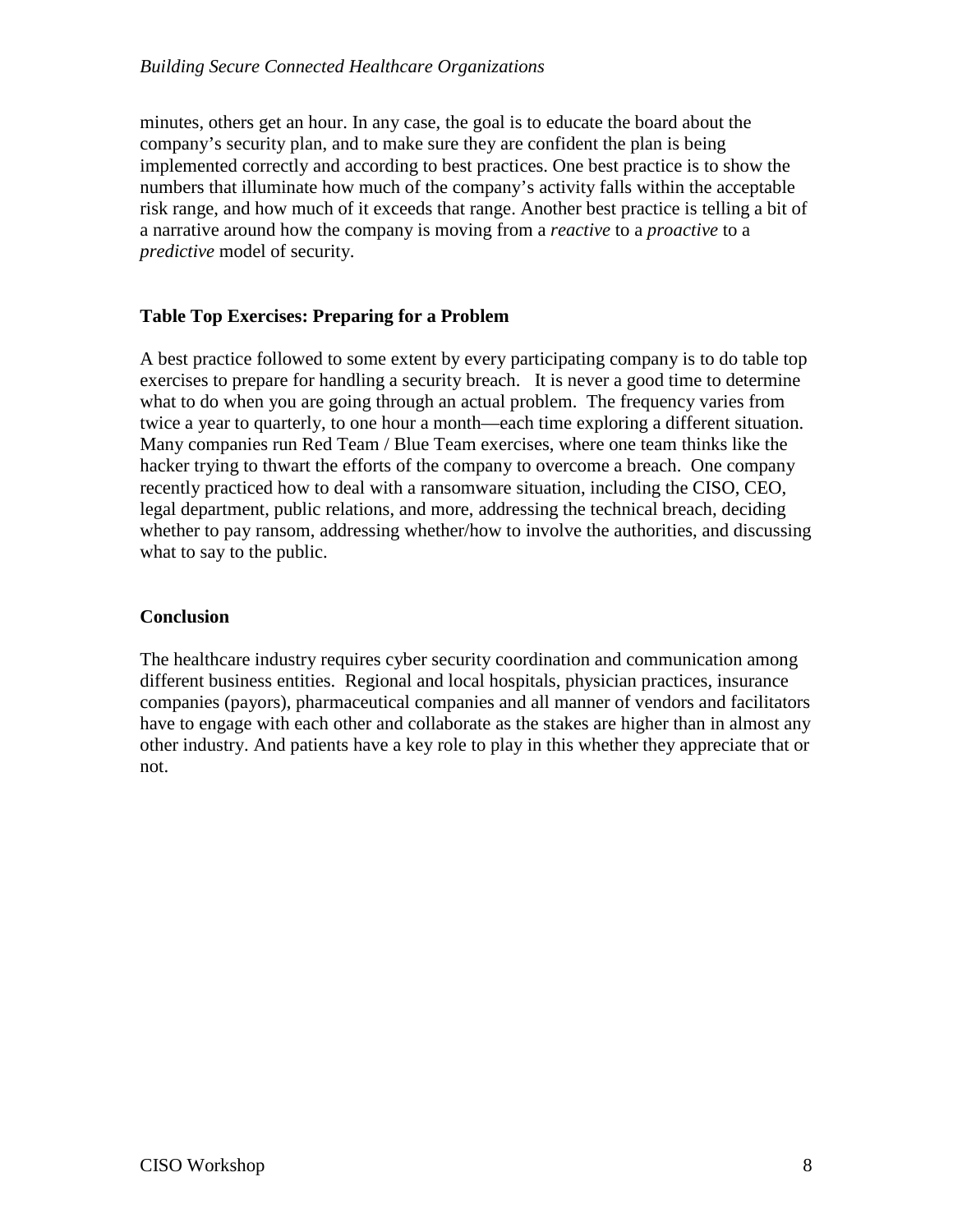## **Participant List**

| <b>Hans Brechbühl</b><br>(co-moderator) | <b>Executive Director</b><br><b>Center for Digital Strategies</b><br>Tuck School of Business, Dartmouth College |
|-----------------------------------------|-----------------------------------------------------------------------------------------------------------------|
| <b>Scott Breece</b>                     | <b>CISO</b><br><b>Community Health</b>                                                                          |
| <b>Don Castle</b>                       | <b>Executive Fellow</b><br><b>Center for Digital Strategies</b><br>Tuck School of Business, Dartmouth College   |
| <b>Paul Connelly</b>                    | <b>VP &amp; CISO</b><br>Hospital Corporation of America                                                         |
| <b>Ollie Green</b>                      | <b>CISO</b><br><b>Vanderbilt University Medical Center</b>                                                      |
| <b>Andy Heins</b>                       | Senior Director, Information Security<br>Lifepoint Health                                                       |
| <b>Todd Hudson</b><br>(speaker)         | Special Agent in Charge<br><b>United States Secret Service</b>                                                  |
| <b>Bart Hubbs</b>                       | <b>CISO</b><br><b>RCCH Health Partners</b>                                                                      |
| <b>Terrie Jennings</b>                  | ISO, HIPAA Security Officer,<br><b>Infosecurity Integration Director</b><br>Willis Towers Watson                |
| <b>Eric Johnson</b><br>(co-moderator)   | Dean<br>Owen Graduate School of Management<br>Vanderbilt University                                             |
| <b>Don Kleoppel</b>                     | <b>CSO</b><br>Cerner                                                                                            |
| <b>David Kotz</b>                       | <b>Champion International Professor</b><br>Department of Computer Science<br>Dartmouth College                  |
| <b>Charles Lebo</b>                     | <b>VP &amp; CISO</b><br>Kindred Healthcare                                                                      |